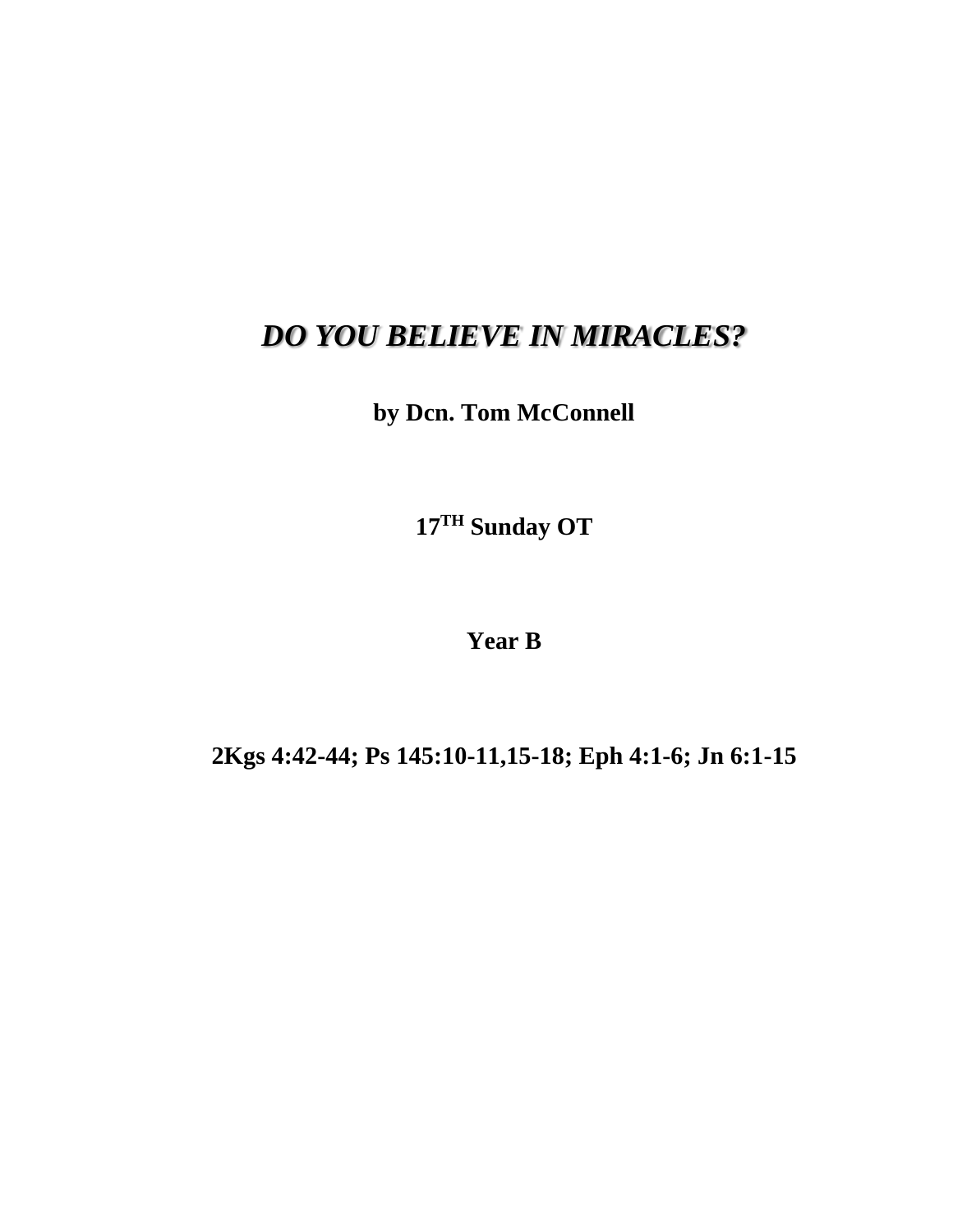**Little Johnny was in Sunday school and his mother came to pick him up. "***Boy,"* **exclaimed Johnny as he settled himself into the car, "***that story of Moses and all those people crossing the Red Sea was something else!"*

**"***Tell me all about it,"* **said his mother.**

**"***Well, the Israelites got out of Egypt, but Pharaoh and his army chased after them. So, the Jews ran as fast as they could until they got to the Red Sea. The Egyptian Army was getting closer and closer. So, Moses got on his walkie-talkie and told the Israeli Air Force to bomb the Egyptians. While that was happening, the Israeli Navy built a pontoon bridge so the people could cross over. They all made it!***"**

**His mother was shocked, and asked, "***Is that the way they taught you the story?***"**

**"***Well, no, not exactly,***" admitted Johnny, "***but, Mom, if I told you the way they told it to us, you'd never believe it!***"**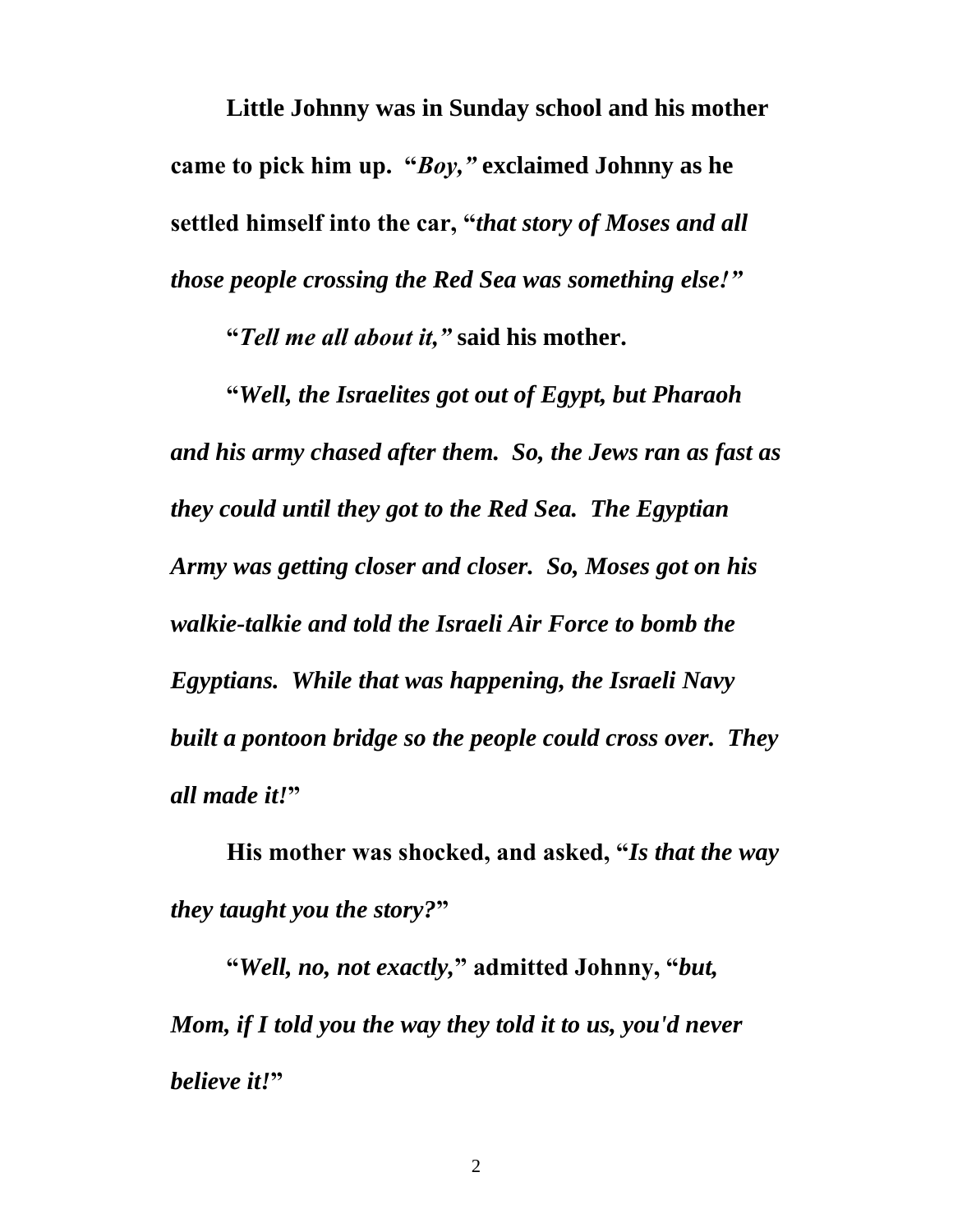**Young as he was, little Johnny had imbibed the secular mentality of our age that makes no room for miracles nor spiritual realities. Natural faith, which is limited only to what we can observe and verify, hinders the believer from arriving at that supernatural faith, without which we cannot experience the miraculous hand of God.**

**In today's Gospel story of the Feeding of the Five Thousand, St. John mentions two disciples by name: Philip and Andrew. These two disciples can be seen as representing two types of faith. Philip represents the naturalistic faith that does not allow for miracles, while Andrew represents supernatural faith that makes room for miracles and, so, makes miracles possible.**

**Jesus and his disciples had a problem. The large crowd of people following them were hungry and needed to be fed. Jesus turns to Philip and asks, "***Where are we to buy bread for these people to eat?***"(John 6:5) Why does** 

3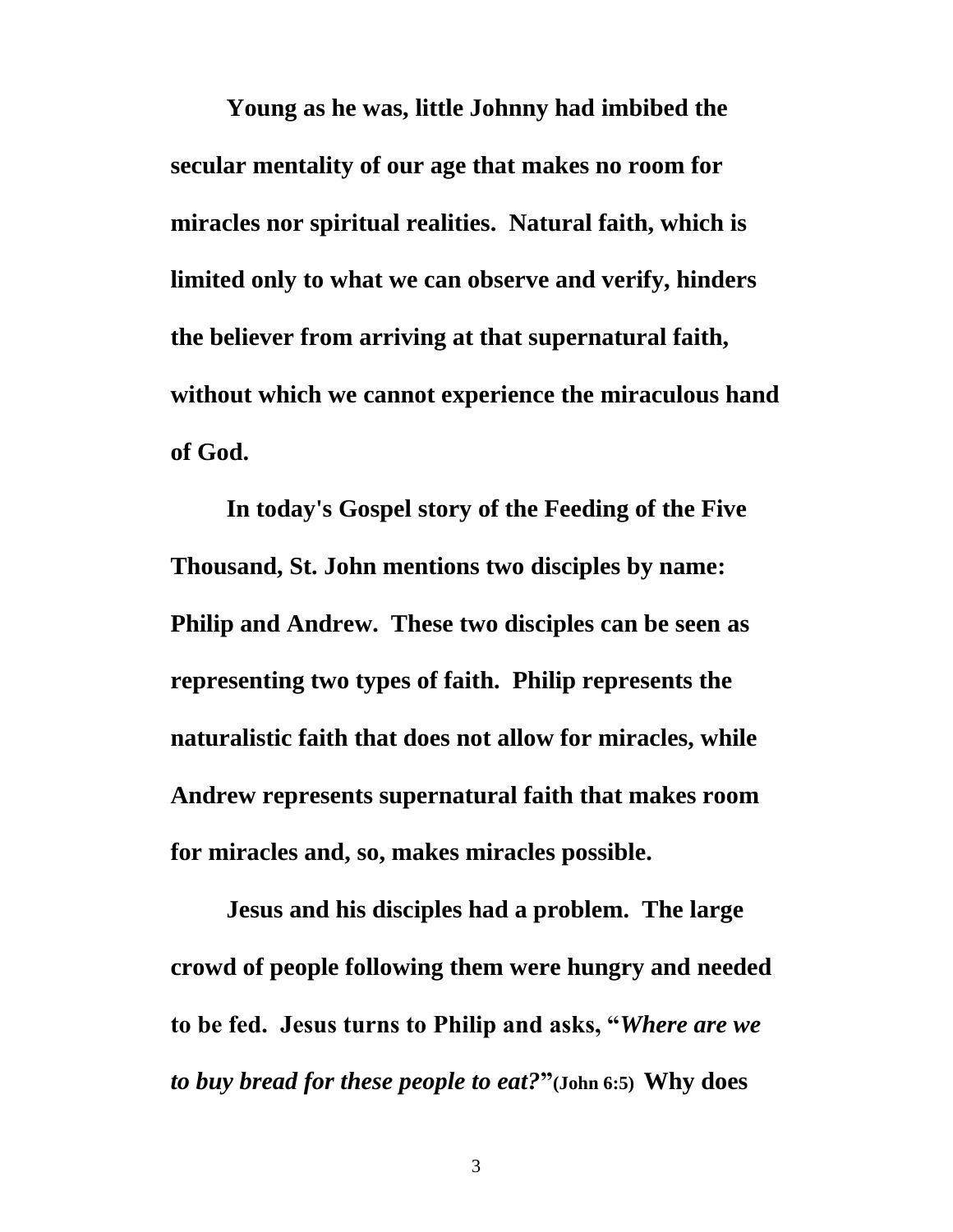**Jesus turn to Philip and why does he ask him about buying bread? Jesus probably knew that Philip, in his material-mindedness, could not imagine any other way of feeding that crowd except through the use of money. That's why St. John adds to the story: "***He said this to test him, for he himself knew what he was going to do.***"(verse 6) Philip's answer only confirms how good he was in material computation: "***Two hundred days' wages would not buy enough bread for each of them to even get a little.***"(quote verse 7) But Jesus knew what he would do. He only addressed this question to Philip as a way of stirring up Philip's materialistic thinking in order, later, to disabuse him of it.**

**Just then Andrew, one of the disciples standing by, whose faith was more expectant than Philip's, spoke up: "***There is a boy here who has five barley loaves and two fish. But what are they among so many people?***"(verse 9) Andrew was realistic enough to know that five loaves and**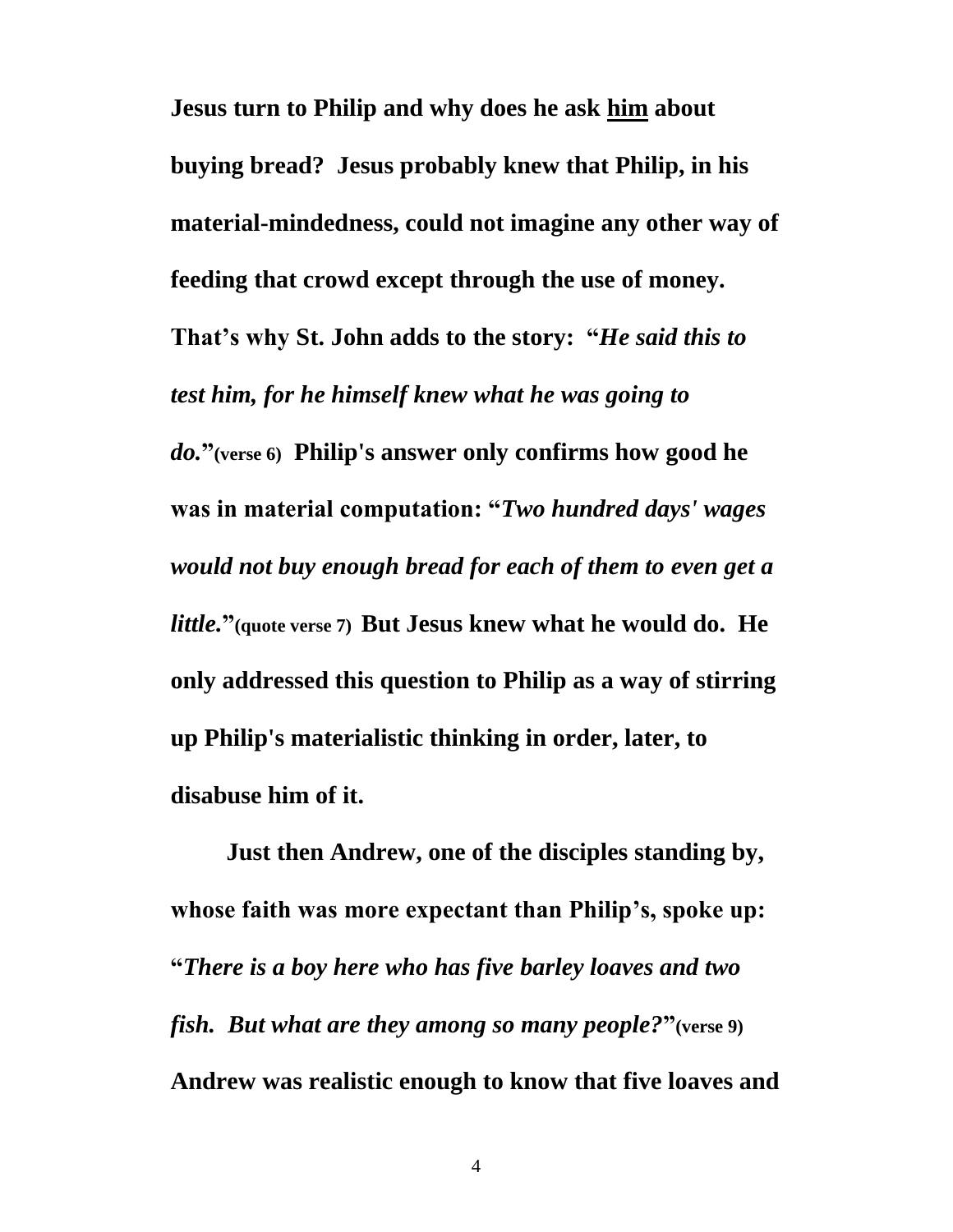**two fish were nothing before a crowd of 5,000 men, in addition to women and children, yet he had sufficient faith to see that it was enough for a start. Perhaps Andrew mentioned the fish and loaves to Jesus because he remembered the marriage feast at Cana where Jesus turned water into wine. He remembered that Jesus did not make wine out of nothing; he made it out of something. And it is the disciples' duty first to provide that basic something which Jesus, in his love and compassion, would then transform…like water into wine…or multiply, like bread to feed the hungry crowd.**

**Expectant faith, therefore, does not make us fold our hands doing nothing, looking up to heaven. Rather, it spurs us on to make our best contribution…our five loaves and two fish…knowing that without it, there would be no miracle. A miracle is not God working for us; it is God working with us.**